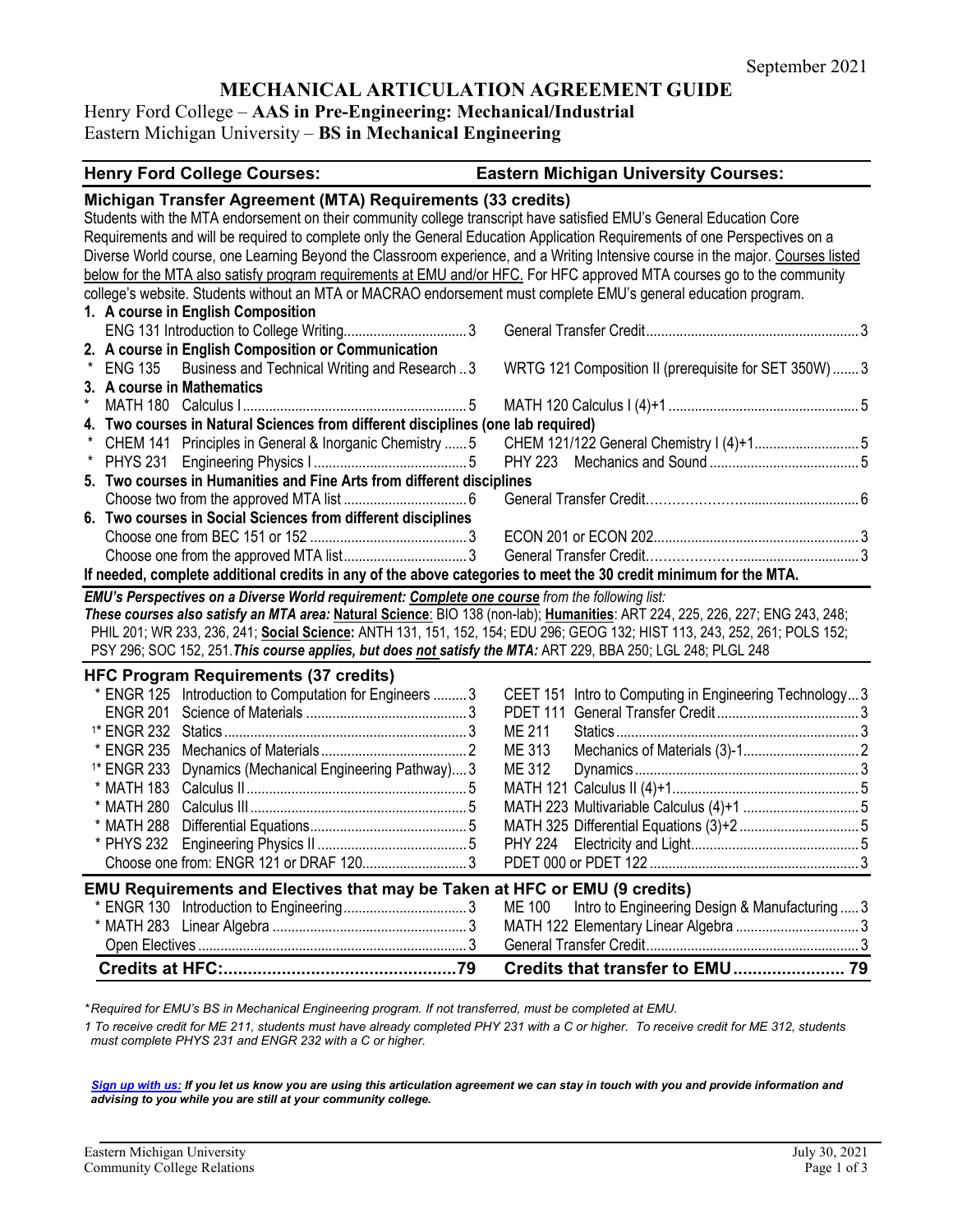# **MECHANICAL ENGINEERING ARTICULATION AGREEMENT GUIDE**

Henry Ford College – **AS in Pre-Engineering or AAS in Pre-Engineering: Mechanical/Industrial**  Eastern Michigan University – **BS in Mechanical Engineering**

# **Completion of the BS in Mechanical Engineering**

## **Major Requirements (45 credits)**

## **Foundational Requirements (6 credits)**

| EECE 212 Engineering Circuit Analysis3 |  |
|----------------------------------------|--|
| SET 350W Engineering Communication 3   |  |

## **Technical Requirements (32 credits)**

| ME 316 |                                   |  |
|--------|-----------------------------------|--|
| ME 317 | Fluid Mechanics (or PHY 485)3     |  |
| ME 325 | Mechanics of Composite Materials2 |  |
| ME 326 | Composite Design and Process1     |  |
| ME 330 |                                   |  |
| ME 418 |                                   |  |
| ME 420 |                                   |  |
| ME 431 | Mechanical Design and Analysis3   |  |
| ME 432 |                                   |  |
| ME 435 | Computational Solid Mechanics 3   |  |
| ME 492 |                                   |  |
| ME 493 |                                   |  |
|        |                                   |  |

### **General Credit (7 credits)**

Students must complete a minimum of 45 credits at EMU under this agreement. Students may choose any 100 level or higher courses at EMU to complete this requirement.

## **LBC Requirement**

Students must complete one Learning Beyond the Classroom course or noncredit experience offered by EMU. Consult your advisor for options.

#### **Sample course sequence**

| <b>Winter Semester</b> |                                                    | (8 credits) |
|------------------------|----------------------------------------------------|-------------|
|                        |                                                    |             |
|                        |                                                    |             |
|                        | ME 325 W, pre-req ME312 or PHY 230), ME 211, 313.2 |             |

## **Fall Semester (10 credits)**

| ME 316 F, pre-req PHY 223, MATH 120, 1213 |  |
|-------------------------------------------|--|
|                                           |  |

## **Winter Semester (10 credits)**

| ME 317 | W, pre-req (ME 316 or PHY 260), ME 211  3 |  |
|--------|-------------------------------------------|--|
| ME 326 |                                           |  |
| ME 330 |                                           |  |
| ME 431 | W, pre-regs ME 100 and ME 313 3           |  |

#### **Fall Semester (12 credits)**

| ME 432 | F, pre-reqs (ME 312 or PHY 230) & ME 431 3 |
|--------|--------------------------------------------|
| ME 492 | F, pre-req SET 350W (concur ME 431, 432)3  |
| ME 418 | F, pre-regs ME 316, ME 317; MATH 223, 3253 |
| ME 435 | F, pre-reqs ME 431, MATH 122, 3253         |

### **Winter Semester (5 credits)**

| ME 420 | W, pre-reqs ME 316, 317 and MATH 3252 |  |
|--------|---------------------------------------|--|
| ME 493 |                                       |  |